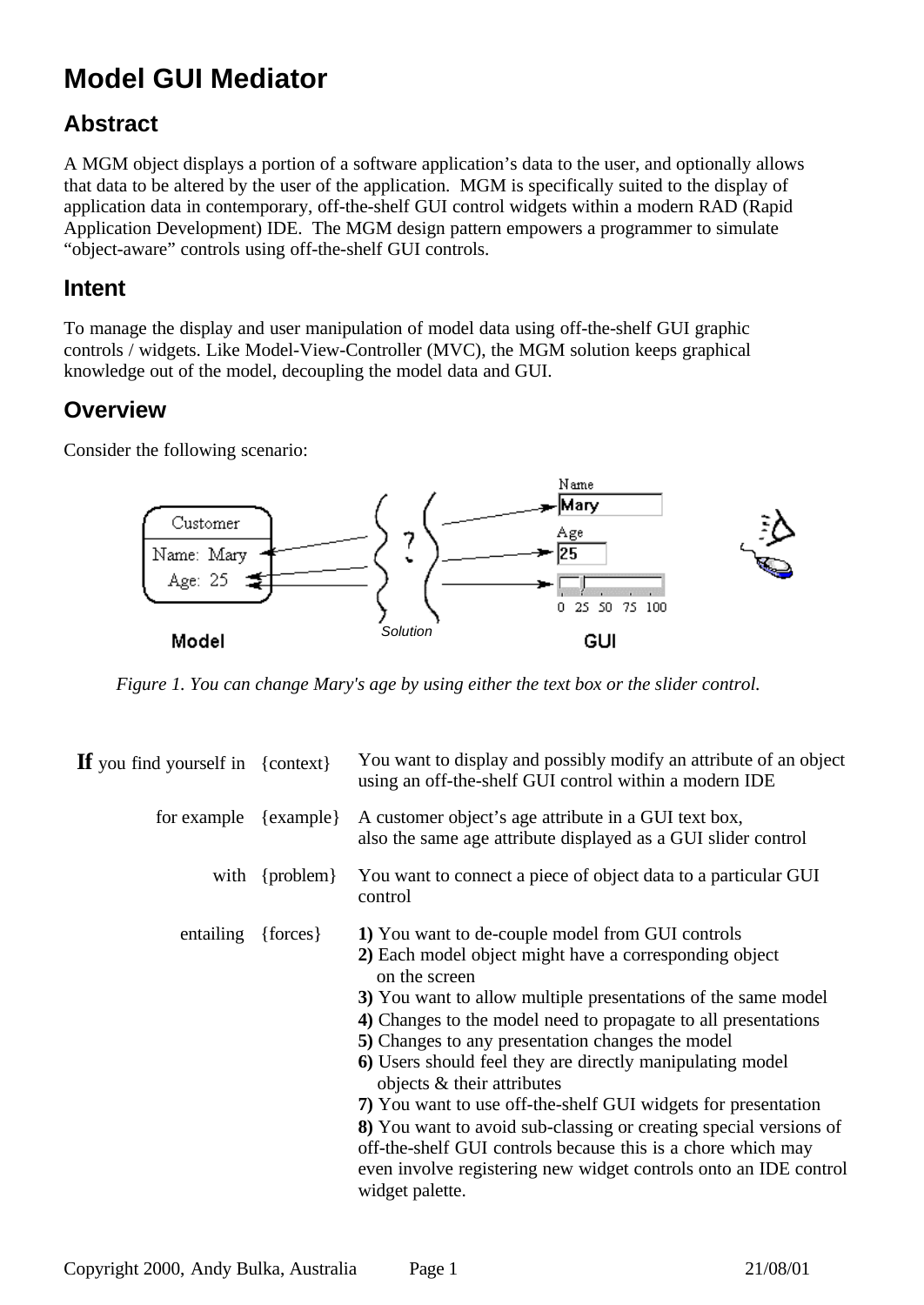|                   |                      | 9) You want to take advantage of the natural GUI event<br>notification framework available in your programming<br>environment / language / IDE, e.g. like easily filling in the body<br>code for various GUI event procedures that your IDE creates for<br>you.<br>10) You want to do something 'MVC-like' using off-the-shelf<br><b>GUI</b> controls<br>11) The traditional MVC framework is unsuitable when<br>implementation involves off-the-shelf GUI controls<br>12) The model $& GUI$ need to be encapsulated $&$ loosely<br>coupled, with little or no knowledge of each other<br>13) the model $& GUI$ need to be intimately connected in order<br>that the user be able to see the model data and manipulate it |
|-------------------|----------------------|---------------------------------------------------------------------------------------------------------------------------------------------------------------------------------------------------------------------------------------------------------------------------------------------------------------------------------------------------------------------------------------------------------------------------------------------------------------------------------------------------------------------------------------------------------------------------------------------------------------------------------------------------------------------------------------------------------------------------|
| <b>then</b> apply | $\{design\}$         | Use the Mediator and Observer design patterns                                                                                                                                                                                                                                                                                                                                                                                                                                                                                                                                                                                                                                                                             |
| to construct      | $\{solution\}$       | Define a 'mediating view' class that mediates all communication<br>between a GUI control widget and the model.                                                                                                                                                                                                                                                                                                                                                                                                                                                                                                                                                                                                            |
|                   |                      | The mediating view takes on the role of 'observer' of particular<br>business objects in the model. In a sense, off-the-shelf GUI<br>widgets are 'adapted' (adapter pattern) to know about the model.<br>This adapter object is known as the 'mediating view'.                                                                                                                                                                                                                                                                                                                                                                                                                                                             |
|                   |                      | This MVC-like solution decouples GUI controls and model /<br>business objects by establishing a subscribe-notify protocol<br>between them (via the 'mediating view' class). A further<br>notification mechanism is established (from GUI to mediating<br>view) using the usual event handling mechanism for GUI controls<br>that exists within the language / IDE (Integrated Development<br>Environment).                                                                                                                                                                                                                                                                                                                |
| leading to        | $\{new$<br>context } | Off-the-shelf GUI widgets are 'adapted' to know about the<br>model, and become 'object-aware'.                                                                                                                                                                                                                                                                                                                                                                                                                                                                                                                                                                                                                            |

#### **Discussion**

The MGM (Model-GUI-Mediator) pattern balances the basic forces of the 'model to GUI' mapping problem in a different priority than MVC (Model-View-Controller), because it introduces a powerful new force – that of being relevant to a modern programmer who wants to use off-the-shelf GUI controls within a modern RAD (Rapid Application Development) IDE. Delphi, Visual C++, JBuilder, C++ Builder, VB etc. are examples of such environments. Such environments have a built-in event handling framework for such GUI controls, where the programmer can easily add code to respond to various events e.g. the OnTextChanged event. Unlike MVC, MGM works well in this context

The MGM pattern encourages designing and programming in terms of a proper object model. Unfortunately, the convenience of off-the-shelf 'data-aware' controls is often compelling due to the easy, instant mapping of GUI controls to relational database data attributes and the subsequent automatic synchronization between those GUI controls and database data. This situation encourages programmers to adopt relational database technology to model their application. This is often overkill and introduces a dependency on relational database engines. This in turn increases application size, makes application installation more complex. Most of all, it discourages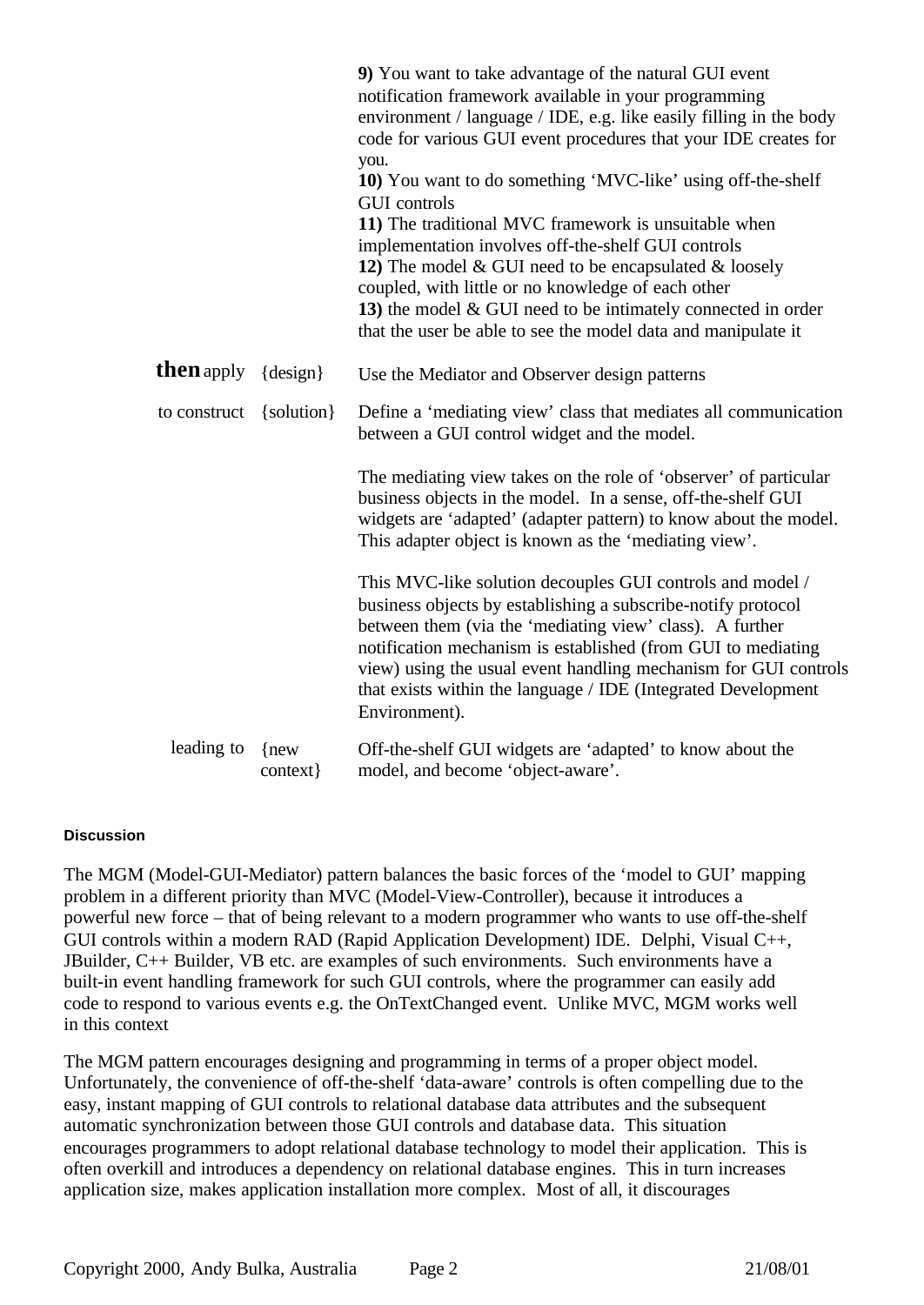programmers from designing and coding their application in terms of a pure object model.

The MGM pattern on the other hand, encourages the use of an object model instead of a relational database model, since some of the convenience of 'object-aware' GUI controls can now be simulated (though you will still need to implement your own persistence functionality).

# **Also Known As**

Model-View-Graphic (MVG) [Jezequel, Train, Mingins 2000, "Design Patterns and Contracts"] Model-View-Presenter (MVP) [Joele Coutaz, Andy Bower (Dolphin Smalltalk) ]

# **Solution**

The Model GUI Mediator pattern is actually 2 classic patterns overlaid on each other: Mediator and Observer. A mediating 'view' class mediates all communication between the GUI component and model. The model communicates with the mediating view(s) using observer.

MGM uses the following terms:

- **Model** is a business object or collection / composite of application business objects which you want to visualize.
- **Mediating View** is the heart of the pattern. It is an observer of business objects, mediating between model and GUI, and between GUI and model. It knows how to display the model/business object, talking to a particular GUI control (or in more complex cases, drawing onto a rectangular region) in order to achieve the presentation effect. Conversely, the GUI graphic control widget talks to the mediating view object in order to make changes to the model.
- **GUI** (Graphical User Interface) is a GUI control widget e.g. a text edit control, combo box, slider, treeview, form etc. Programmer code triggered by the IDE's normal GUI event handling mechanism is used to both respond to user input and then talk to the mediating view in order to affect changes to the model.

*Note:* The meaning of 'view' varies slightly depending on the author and pattern. Is a 'view' the actual display widget or a class that talks to a display widget? A MVC view is a class that renders onto a GUI widget and often performs roles that are routinely handled by a modern GUI widget. A MVP view is a GUI. A Document-View 'view' is usually a GUI widget or form. A MVG view is the same as a MGM 'mediating view', which is equivalent to the MVP 'presenter'.

The interaction of the observer pattern notifications, the GUI control event notifications and the view object's mediation in the MGM pattern are illustrated thus:



*Fig. 2. How the MGM view class mediates.*

### **How to implement MGM**

In a nutshell, assuming your model already implements observable, (1) derive a 'mediating view'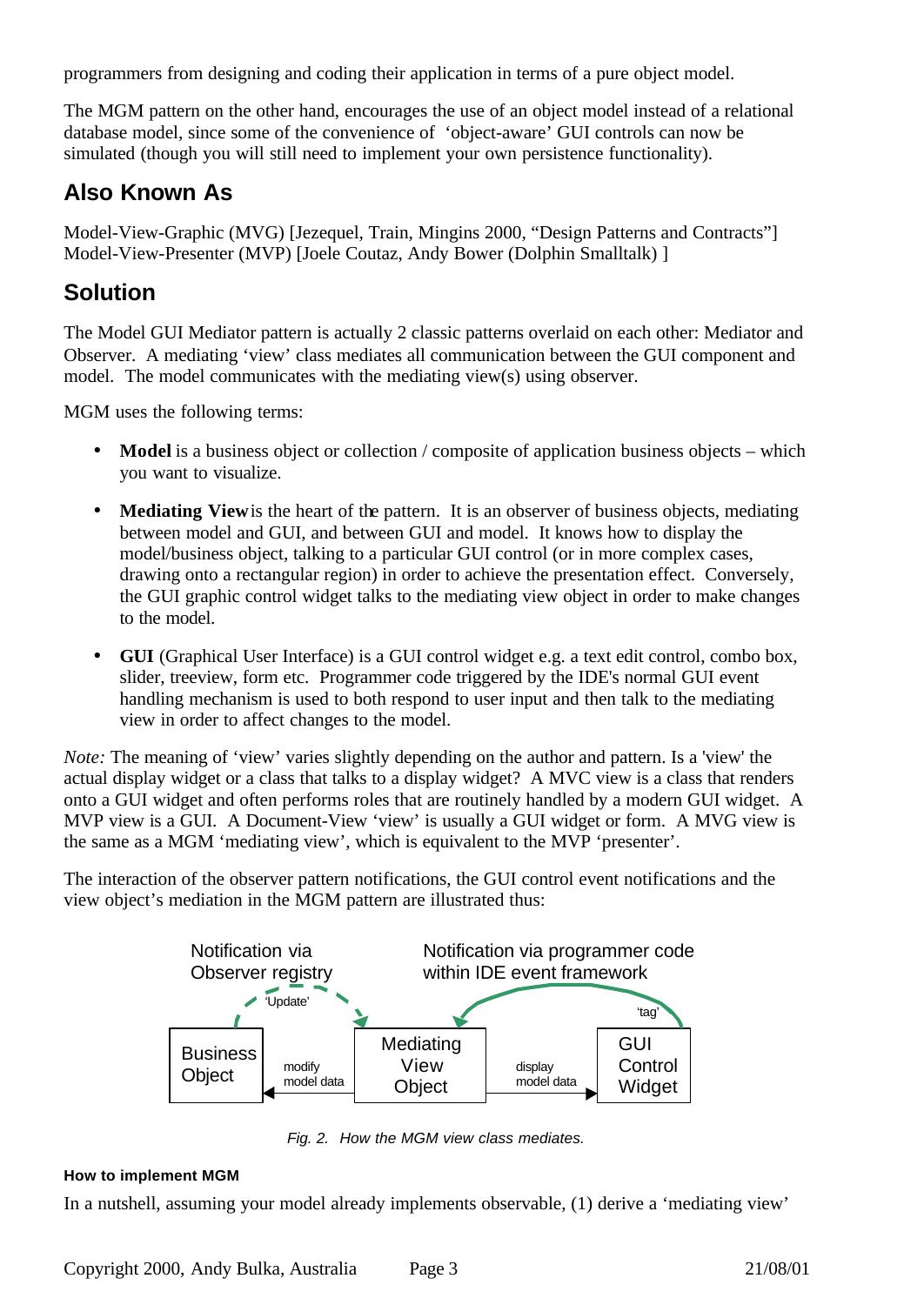class from observer, code its update method to display a business object attribute in a GUI control. (2) Subscribe the mediating view object to a business object, point the mediating view object to a GUI control and point the GUI control to the mediating view object. (3) Using your IDE framework add GUI event code that responds to events and modifies the business object via its mediating view object. (4) Ensure any relevant business object attribute changes trigger a NotifyOfUpdate broadcast (observer pattern). Detailed steps are listed below:

Here is an example implementation of the MGM pattern:



*Fig. 3. MGM pattern for use with off-the-shelf GUI controls. Comments boxes contains fragments of Delphi Object Pascal code*

### *Detailed Steps*

- **1.. MODEL**: Ensure your model implements observable
	- 1.1. Have all business objects inherit from a base business object class that itself inherits from Observer (also known as Subject). Alternatively, have your base business object class support the Observer interface. The required methods are attach, detach and NotifyOfUpdate.
	- 1.2. At runtime, you will typically be associating a mediating view object with a particular business object in your model (via attach/detach Observer). E.g.

```
Customer23.attach( Customer_NAME_TextEdit_MediatingView1 );
Customer27.attach( Customer_AGE_TextEdit_MediatingView2 );
Customer27.attach( Customer_AGE_Slider_MediatingView3 );
```
### *Delphi Object Pascal code.*

1.3. When a business object attribute changes, e.g. Age or UserText the business object usually will need to send a NotifyOfUpdate message to inform all interested observers (including view mediators). E.g. The following 'setter' method (coded in Delphi / Object Pascal) is executed every time a customer object's age is changed: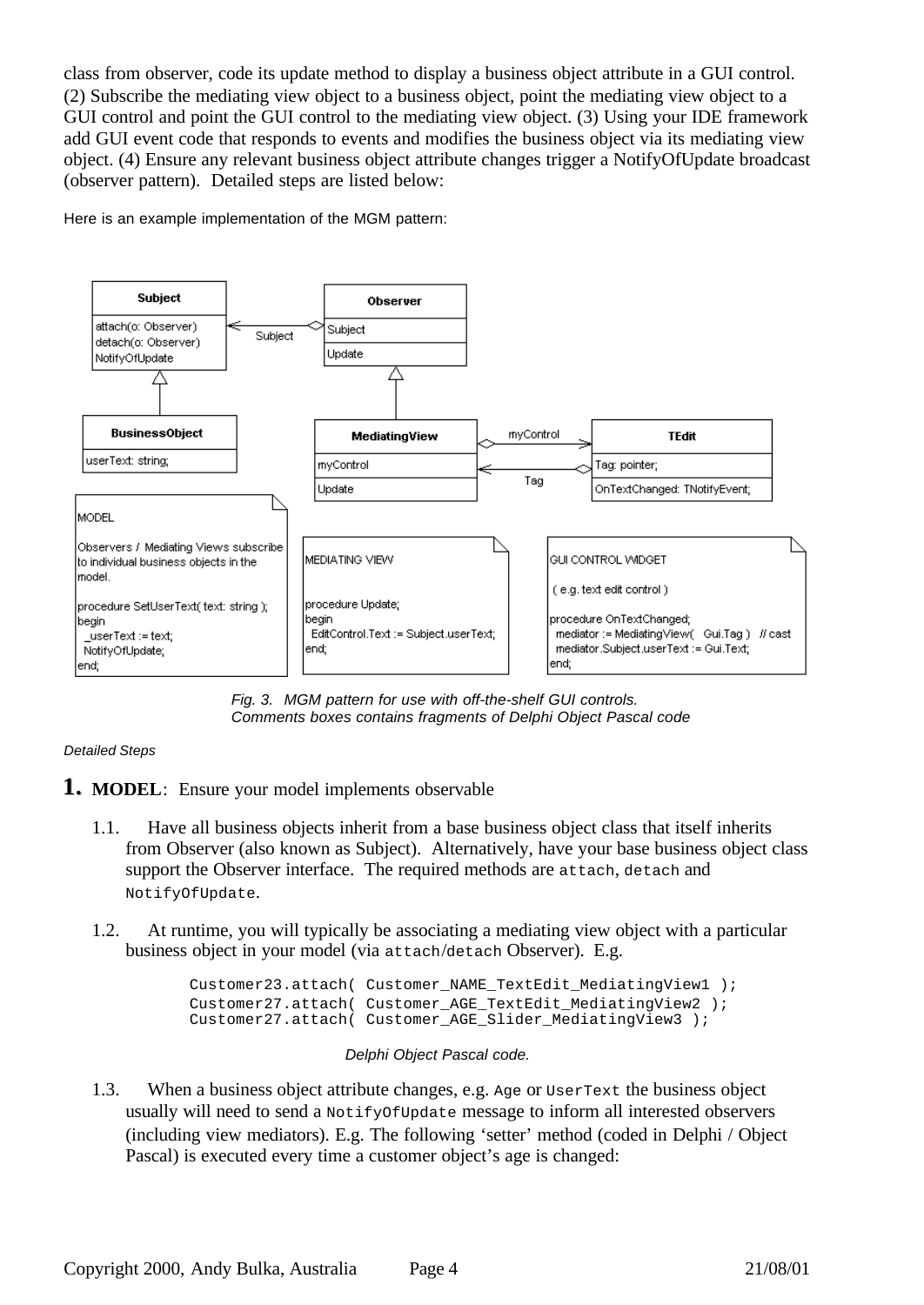```
procedure Customer.SetAge( newAge: integer );
begin
   _age := newAge; // Set the private field representing the customer's age.
  NotifyOfUpdate; // Loop through attached observers & call Update on each.
end;
```
*Delphi Object Pascal code.*

- **2.. MEDIATOR**: Define a base 'mediating view' class that implements Observer providing a virtual method called 'Update'.
	- 2.1. Sub-class to create a new mediating view class for each model attribute-GUI control mapping. For example, to display a customer object's address in a user editable text edit control, create a *Customer\_AGE\_TextEdit\_MediatingView* class.
	- 2.2. Define a pointer from each mediating view to a specific GUI control class. Thus the 'mediating view' class ends up having two pointers: a pointer to the business object ( e.g. a property called 'subject' via observer pattern) and also a pointer 'myControl' to a GUI control (e.g. a pointer to a TEdit text control).
	- 2.3. Have each mediating view class override the 'Update' method and add GUI specific code that updates the relevant GUI control's display with the current value of the relevant business object attribute. In the following example, EditControl is the mediating view's pointer to its associated GUI control, and userText is the business object attribute being displayed. Note also that EditControl.Text is a reference to the GUI control's built in 'text' property, which represents what is physically displayed to the user. E.g.

```
procedure Update;
begin
  EditControl.Text := Subject.userText;
end;
```
*Delphi Object Pascal code.*

- 2.4. At runtime, have the mediating view object observe a particular business object/model (via attach/detach Observer). *Same as step 1.2, above.*
- **3.. GUI**: Drop a GUI control onto a form, or create a GUI control at runtime. Examples of GUI controls in Windows would be a 'static text control' & 'edit box'. Examples within the Delphi IDE are TEdit, Tmemo, TTrackBar & TTreeView. See *fig. 4.* for a typical palette of off-the-shelf GUI control widgets.
	- 3.1. Associate the GUI control with its mediating view object via the GUI's 'tag' property or via a lookup registry, *more details on these techniques below*. For example, the constructor method for mediating views could always take a GUI control as a parameter, and set up the relevant associations then. E.g.

```
MediatingView1 := TCust_AGE_TextEdit_MediatingView.Create( edit1 );
             // 'edit1' is an instance of a GUI text edit control
```
### *A note on 'tags'***:**

A GUI control's 'tag' property may be called something different in your particular IDE. In Delphi & Visual Basic it's called 'tag'. In X-windows it's called a 'resource'. In Visual C++ under the Microsoft Windows environment you can associate a 32-bit value (e.g. a reference to an associated mediating view object) with a control using SetWindowLong/GetWindowLong which are Windows API functions so this is not a solution specific just to C++ :

*Fig 4. Typical off-the-shelf GUI graphic controls*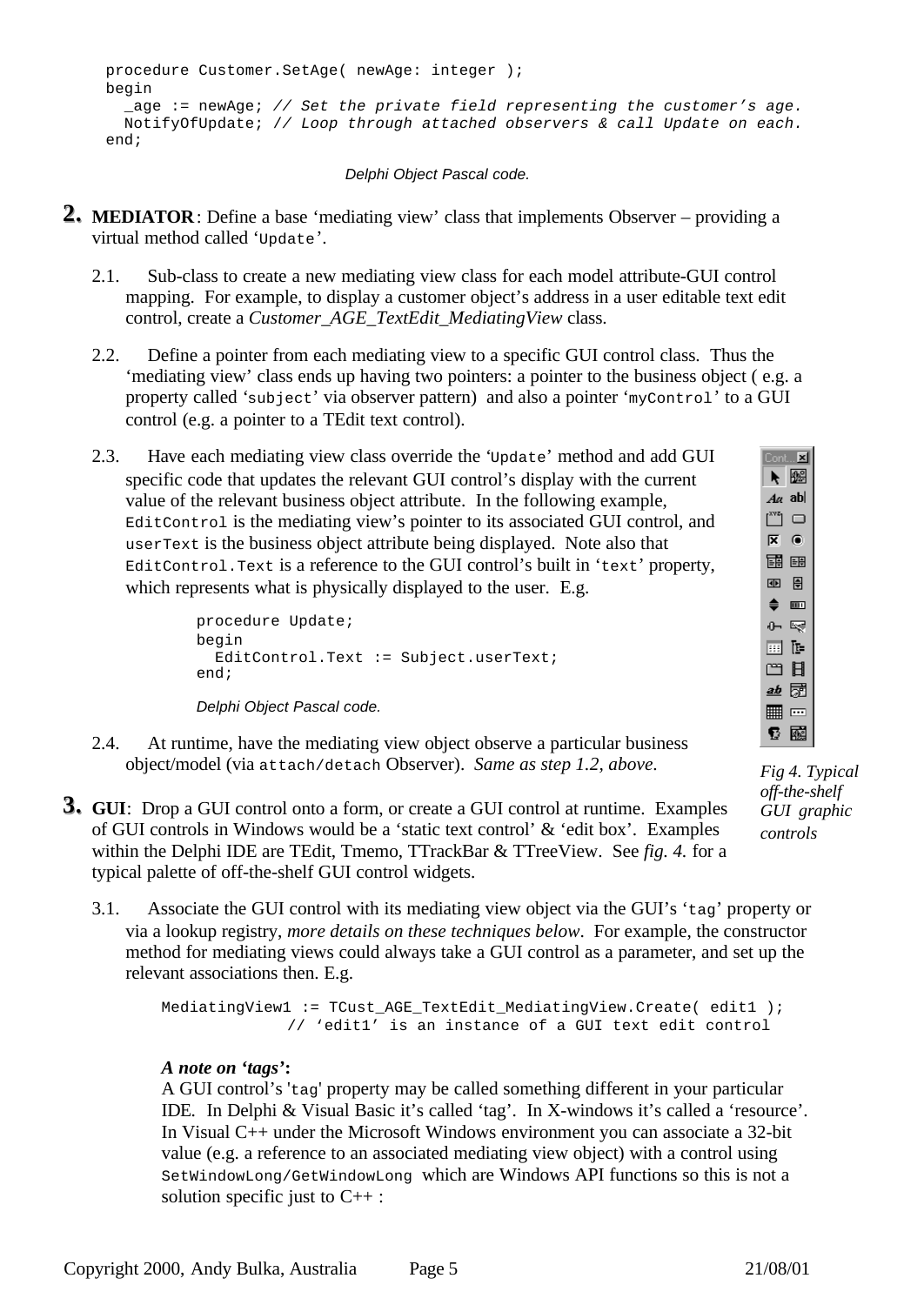#### *Simulating the tag property using Visual C++ code in a Microsoft Windows API environment:*

::SetWindowLong( aEdit.m\_hWnd, GWL\_USERDATA, (long) pMediator ); *// Equivalent to aEdit.Tag = (integer) pMediator* pMediator = (CMediator \*) ::GetWindowLong( aEdit.m\_hWnd, GWL\_USERDATA ); *// Equivalent to pMediator = (CMediator) aEdit.Tag // In the above example we assume the following type definitions* CEdit aEdit; *// A text edit GUI control (CEdit is an MFC class)* CMediator \*pMediator; *// A pointer to a view mediator class The above is C++ code:*

3.2. Using your particular IDE, code the GUI control as normal, intercepting various user events e.g. onTextChanged. The GUI control widget event code can determine which mediating view object is 'looking after it' by looking in its own 'tag' property/pointer.

Have all such GUI event code talk back to the mediating view object, which will in turn, modify the appropriate model data. Alternatively, a more tightly coupled approach is to have the mediator merely provide a reference to the appropriate model business object so that the GUI control's event code can make the modifications to the relevant model business data itself. E.g.

```
procedure GUIControl.OnTextChanged (Sender: TObject);
  mediator := MediatingView( Sender.Tag ); // Cast generic tag into View type.
  mediator.Subject.userText := Sender.Text; // Sender is a ref to a GUI Control.
end;
```
#### *Delphi Object Pascal code.*

Notice that the above OnTextChanged code does not need to call mediator.Subject.NotifyOfUpdate since the setter function Customer.SetUserText found on the subject's userText property would have already called .NotifyOfUpdate (see step 1.3)

3.3. As an alternative to the 'tag' technique, set up a registry object that associates 'mediating view' objects with GUI controls, and have your GUI control event handling code consult the registry at runtime to find its associated mediating view object. E.g.

```
procedure GUIControl.OnTextChanged (Sender: TObject);
  mediator := MVRegistry.FindMediatingView( sender ) // Sender is a GUI Control
   ...
   ...
end;
```
#### *Delphi Object Pascal code.*

Thus the resulting mediating view class acts as a mediator linking the interface of the GUI control to the interface of the business object/model. Another way to look at it is that the mediating class adapts the interface of the GUI class so that it can observe the model. The MGM mediating view perhaps might also be characterised as a type of two-way adaptor (GOF mention this term).

The mediating view class encapsulates the role of 'presenting' the business object data onto the GUI and in the other direction, of modifying the business object as a result of user actions in the GUI.

Where a smart GUI component is not being used, it is entirely possible for the mediating view class to draw a complex series of paint/draw operations onto a dumb canvas. Again, having the detailed drawing logic reside in the mediating view object, is a neat way of encapsulating that logic.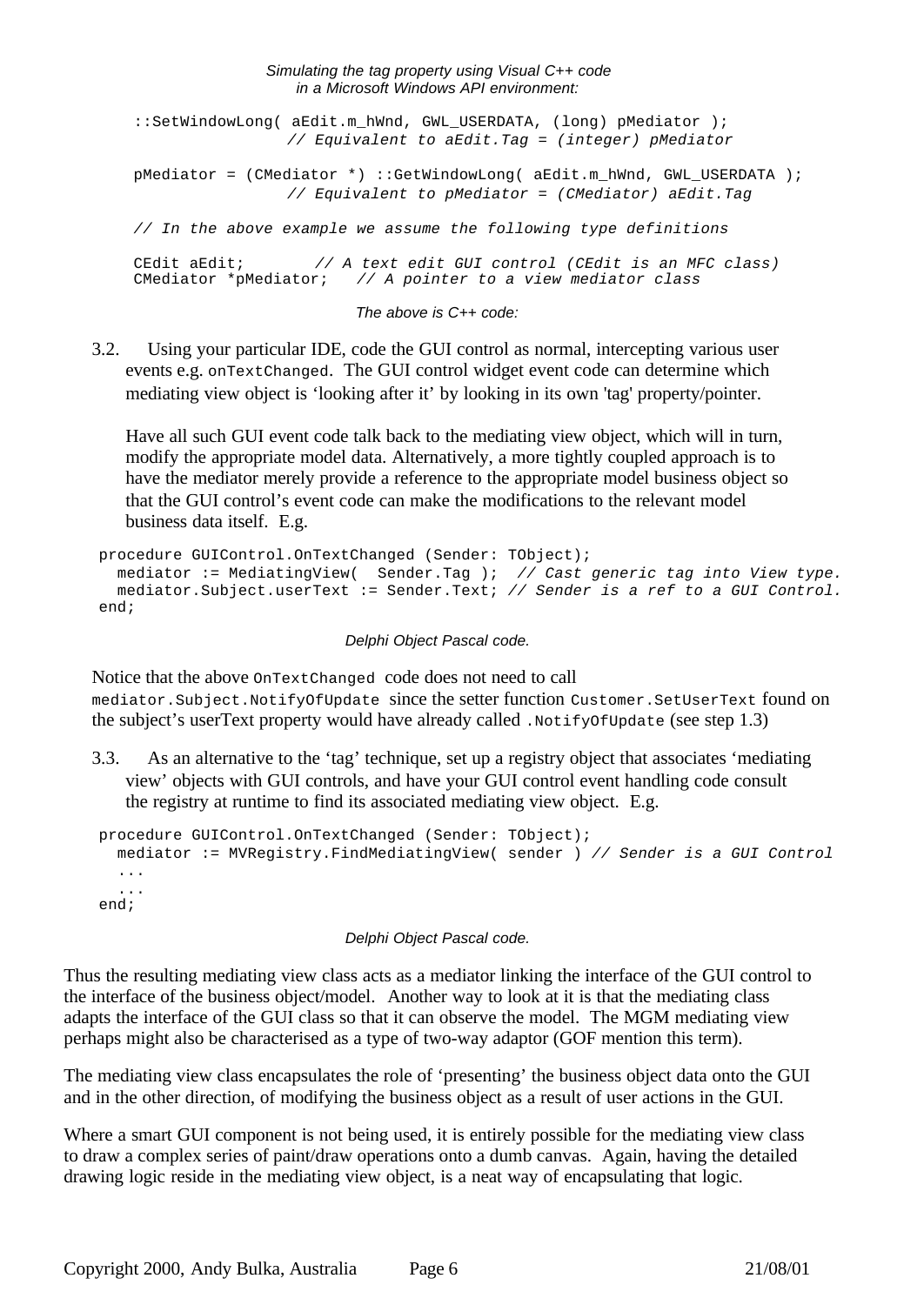# **Why not MVC?**

Why not use the classic Model-View-Controller (MVC) instead of Model-GUI-Mediator (MGM)?

- 1. MVC is actually a pattern of the internals of a GUI widget as well as of Model to GUI coupling. MVC thus involves unneeded complexity, when using ready-to-use, off-the-shelf widgets.
- 2. MVC's view and controller classes have many roles, and when some of those roles are taken over by a GUI widget, the model specific presentation & mediation roles have nowhere to go in the MVC paradigm. Only by introducing a new 'mediating view' class (as we do in MGM) can these roles be properly allocated and encapsulated.
- 3. MVC relies on both view and controller classes implementing Observer and subscribing to the model directly. When view and controller roles are combined into off-the-shelf widgets, in order to stay consistent with MVC, GUI widgets would somehow need to implement Observer. Sub-classing standard GUI widgets (and potentially also adding them to the particular development environment's tool palette) is a complex chore that can be avoided by creating an intermediate adapter / wrapper class that implements Observer. The adapter class (known as the 'mediating view' class in MGM) subscribes to the model and thereafter, when notified, forwards messages to and from the unmodified GUI widget.

### **Why not Document-View?**

The Document-View (DV) architecture combines the roles of MVC's view and controller into a 'view' class. Typically used in a Microsoft C++ multiple-inheritance environment, GUI control widgets, especially GUI forms, are sub-classed from the view class, which implements observer. The model, in order to benefit from being observed, inherits from the 'document' class. DV users often avoid sub-classing GUI controls by introducing an adapter class which inherits from the 'view' class. The resulting pattern then closely resembles MGM.

# **MGM Variations**

There are a number of variations of the MGM pattern. These variations are generated by the type of association between the model and the mediator, and between the mediator and the GUI. A notation for these variations might be of the form *model-mediator, mediator-GUI*. Thus *1-1, 1-1* would represent the classic one-to-one-to-one MGM pattern:



The next interesting variation of the MGM pattern is one business object to a number of mediator/GUI pairs. The notation for this would be *1-\*, 1-1*. This configuration would be useful if you wanted to display different attributes of the same business object, or the same attribute in two different GUI controls: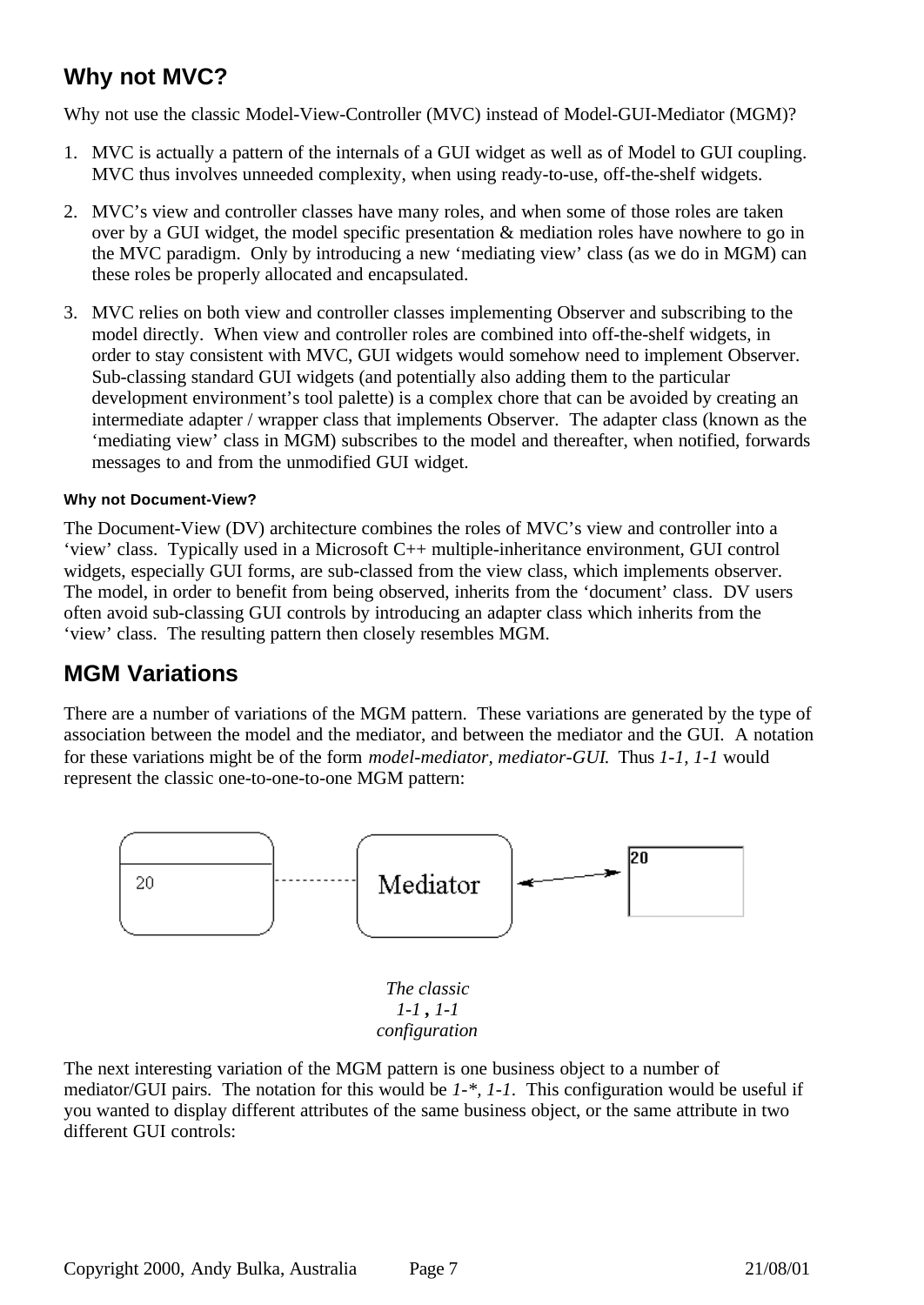

Alternatively, a single mediator could take on the responsibility for maintaining multiple GUI controls, although this may have the disadvantage of a single mediator with too much responsibility:



*1-1, 1-\**

A less common variation of MGM is that of multiple mediators feeding into a single GUI control. This is useful for 'logging information' functionality. One can log aspects of single or multiple business objects. Where the GUI control is read-only, the GUI need not point back to the mediating view, nor is there any need for GUI event code:



*1-1, \*-1*

#### **Variations based on Composite GUI components**

Composite GUI components are collections of GUI controls that are themselves part of a larger GUI control. For example a treeview is a collection of tree nodes. A pie chart is a collection of pie segments. In a sense, all GUI controls are (usually) always housed within a larger GUI control – e.g. all GUI controls live on a form, which is itself a GUI control.

A typical MGM configuration for a composite GUI component such as a treeview is a set of one to one to one associations:



*1-1, 1-1*

This *1-1, 1-1* treeview configuration could be used, for example, to display all the business objects in your model on a treeview. A single attribute of each business object e.g. 'name' would be the visible representation of each business object on that treeview. Incidentally, if MGM has been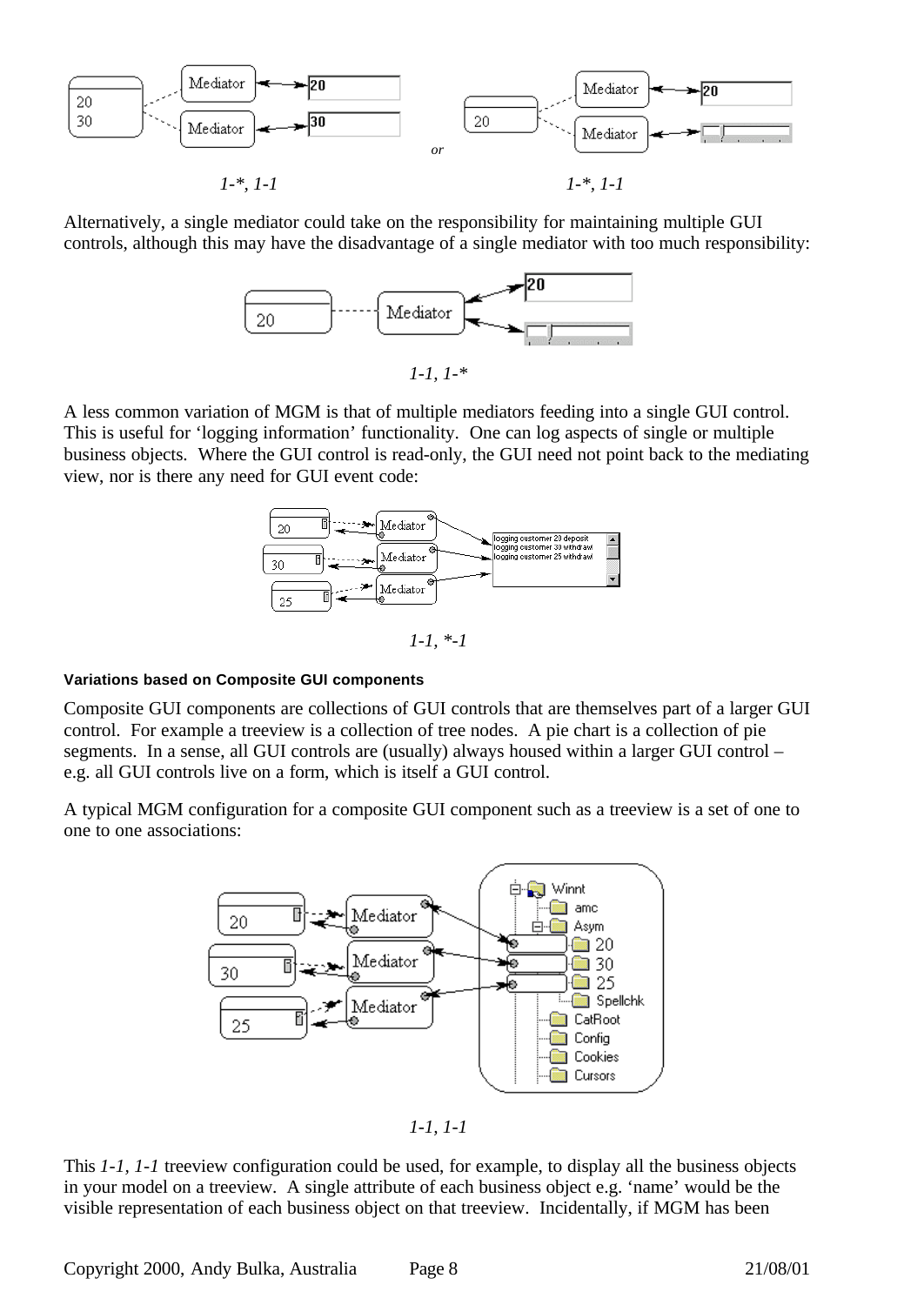implemented correctly, then the user's in-place editing of a GUI tree node would alter the value of the 'name' attribute not only on the treeview, but also in the associated business object.

A variation of the treeview configuration is to reduce the number of mediators to one, at the risk of making the mediator heavy in responsibility:



*1-1, 1-\**

Such a single mediator looking after many GUI sub-components might be more appropriate when only a single business object is involved. For example, many aspects/attributes of the same business object are being displayed by the one mediator onto a treeview GUI control.

#### **Variations based on Manager Objects**

More variations of MGM revolve around aggregating not only GUI controls, but mediators and business objects as well. Such 'Manager' objects can provide functionality for collections of MGM objects. For example, a model business object manager might offer persistence functionality for a collection of business objects. Some mediating views might actually subscribe to and observe business object managers rather than individual business objects. Such managers would observe business objects, and be observed by mediating views. For example, a read-only GUI text label displaying the number of objects existing in the model would be implemented as follows: a 'ModelObjectCounter' mediating view object would be created and would subscribe to the model manager object. When triggered, the mediating view would ask the manager object for the number of business objects that existed and display this number in the appropriate GUI text label control.

Manager objects are also useful on the mediating view side of things. A 'view populator' class should probably be created and be responsible for the important step of creating the initial set of mediating view objects and setting up the relationships between the GUI controls, mediators and business objects (especially for composite GUI controls like treeviews and their nodes). This might include either setting up 'tag' pointers in GUI controls or adding entries to a central mediator to GUI mapping registry. The View Handler pattern (POSA) can be used to manage various 'view managers'. More ambitiously, composite, and other various patterns of mediating views might be formed in order to systematically and generically compose an interface (see MVG).

### **Limitations**

Replacing either the GUI control or business object will affect view mediator code and property types. For example, replacing a 'text edit control' for a 'masked text edit control' (e.g. the new GUI control does some neat validation) means rewriting the mediating view class slightly to deal with the new GUI control. At the very least, the pointer type from the mediating view class to the GUI control has to change (unless the pointer to the GUI control is to a generic base GUI control class). Alternatively (and perhaps preferably), for each new GUI control, a new mediating view class should be created that specifically points to and has code to handle that new GUI control.

Creating a new class for each business object to GUI control mapping results in a proliferation of mediating view classes. To reduce the number of mediating view classes more generic mediating views could be introduced which could handle a wider range of GUI controls, or a broader set of business objects or business object attributes. For example, a CutomerTextEdit mediating view